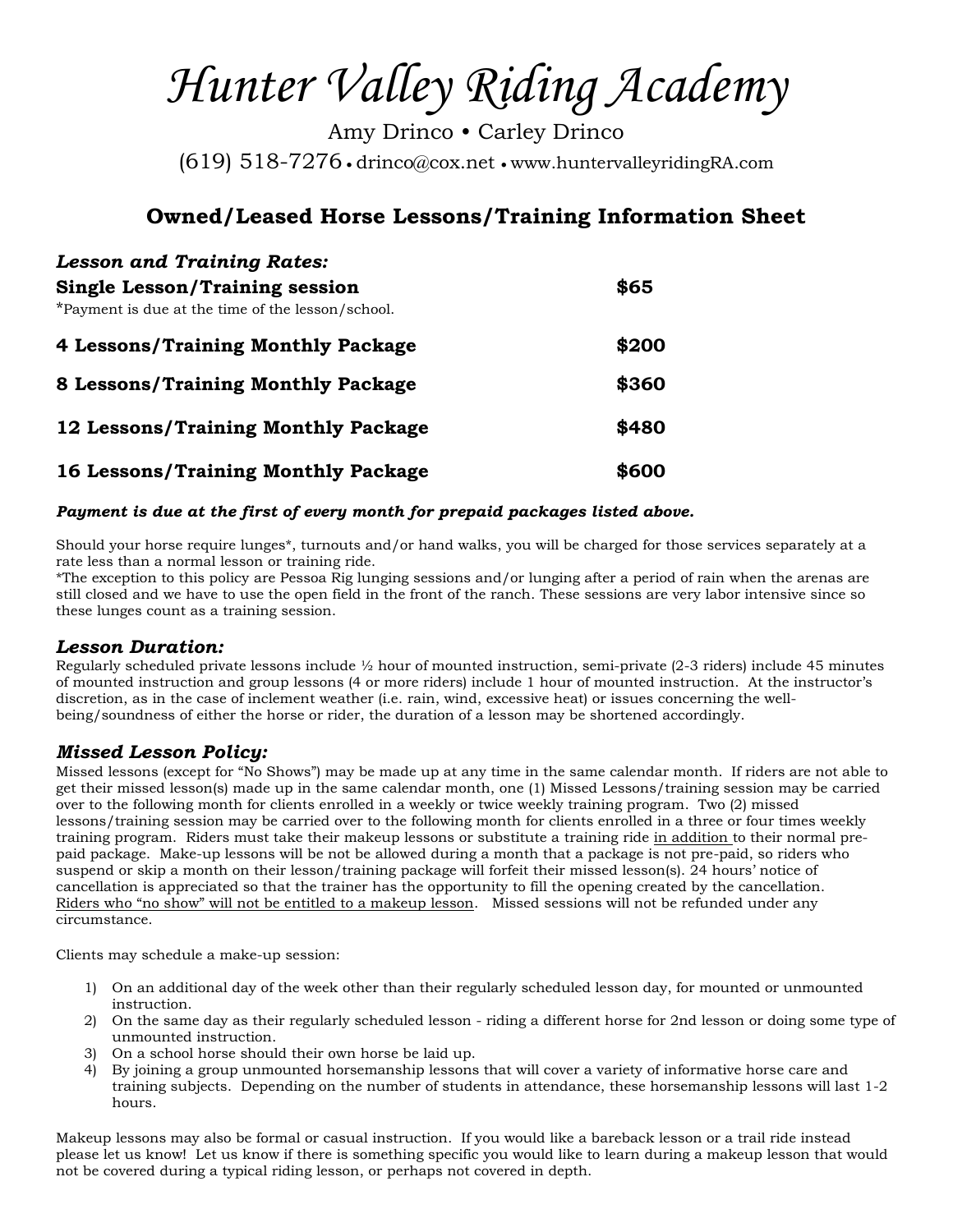| <b>Horse Shows:</b>                           |                                                                                                                                                                                                                                             |                                                  |                                         |                                                                               |                                                                                                                                                                                                                                                                                                                                                                       |
|-----------------------------------------------|---------------------------------------------------------------------------------------------------------------------------------------------------------------------------------------------------------------------------------------------|--------------------------------------------------|-----------------------------------------|-------------------------------------------------------------------------------|-----------------------------------------------------------------------------------------------------------------------------------------------------------------------------------------------------------------------------------------------------------------------------------------------------------------------------------------------------------------------|
| <b>Coaching fees</b>                          | 1-2 Client                                                                                                                                                                                                                                  | 3+ Clients                                       |                                         |                                                                               |                                                                                                                                                                                                                                                                                                                                                                       |
|                                               | \$75                                                                                                                                                                                                                                        | \$50                                             |                                         |                                                                               |                                                                                                                                                                                                                                                                                                                                                                       |
| <b>Schooling fees</b>                         | \$35                                                                                                                                                                                                                                        |                                                  |                                         |                                                                               |                                                                                                                                                                                                                                                                                                                                                                       |
| <b>Horse Use</b>                              | Schooling fee covers trainer riding horse for warm-ups and/or classes<br>\$80<br>if using horse owned by HV, HV client, or Heartland Ranch (fee waived if leasing)                                                                          |                                                  |                                         |                                                                               |                                                                                                                                                                                                                                                                                                                                                                       |
| Day Care                                      | \$35<br>when provided by HVRA representative; includes feeding, cleaning, watering and                                                                                                                                                      |                                                  |                                         |                                                                               |                                                                                                                                                                                                                                                                                                                                                                       |
|                                               |                                                                                                                                                                                                                                             |                                                  |                                         | been hired and owner elects to not handle those chores themselves.            | wrapping of horses. Applies at horse shows when a professional groom has not                                                                                                                                                                                                                                                                                          |
| Grooming                                      |                                                                                                                                                                                                                                             |                                                  |                                         |                                                                               | <b>varies</b> professional groomers set their own fees for full grooming and day care                                                                                                                                                                                                                                                                                 |
|                                               |                                                                                                                                                                                                                                             |                                                  |                                         |                                                                               |                                                                                                                                                                                                                                                                                                                                                                       |
| Other fees that may apply<br>Set up/tear down |                                                                                                                                                                                                                                             |                                                  |                                         |                                                                               |                                                                                                                                                                                                                                                                                                                                                                       |
|                                               | \$40/show covers packing and unpacking of supplies, set up and tear down of stalls,<br>tack rooms, grooming and seating area. Clients that assist with set up or tear down may<br>receive a credit/partial credit on this fee.              |                                                  |                                         |                                                                               |                                                                                                                                                                                                                                                                                                                                                                       |
| Trailering:                                   |                                                                                                                                                                                                                                             |                                                  |                                         |                                                                               |                                                                                                                                                                                                                                                                                                                                                                       |
| <b>To Horse Show</b>                          |                                                                                                                                                                                                                                             |                                                  |                                         |                                                                               |                                                                                                                                                                                                                                                                                                                                                                       |
|                                               | Bonita                                                                                                                                                                                                                                      | Del Mar                                          | Vista                                   | Temecula                                                                      | <b>SJC</b>                                                                                                                                                                                                                                                                                                                                                            |
|                                               | \$100                                                                                                                                                                                                                                       | \$150                                            | \$200                                   | \$250                                                                         | \$325                                                                                                                                                                                                                                                                                                                                                                 |
| Load/Unload                                   | \$15/\$30 if owner/rider not present to wrap, load/unload horse and<br>before or after the show.                                                                                                                                            |                                                  |                                         |                                                                               |                                                                                                                                                                                                                                                                                                                                                                       |
| <b>Basic Rate</b> (\$50 min)                  | \$35 per hour $+$ \$.85 per mile (round trip)<br>Basic rate fee is calculated on round trip time & mileage. Includes loading time, time<br>spent at destination, unloading.                                                                 |                                                  |                                         |                                                                               |                                                                                                                                                                                                                                                                                                                                                                       |
|                                               |                                                                                                                                                                                                                                             |                                                  |                                         |                                                                               |                                                                                                                                                                                                                                                                                                                                                                       |
| Lunging & Hand Walking:                       |                                                                                                                                                                                                                                             |                                                  |                                         |                                                                               |                                                                                                                                                                                                                                                                                                                                                                       |
| Pessoa Rig/Rain Lunge                         |                                                                                                                                                                                                                                             | $$37.50 - $50$                                   |                                         | Billed as training session so price varies according to your training package |                                                                                                                                                                                                                                                                                                                                                                       |
| Lunging                                       | $$25/$ \$35                                                                                                                                                                                                                                 |                                                  |                                         |                                                                               |                                                                                                                                                                                                                                                                                                                                                                       |
| <b>Hand walking</b>                           | $$25/$ \$35                                                                                                                                                                                                                                 |                                                  |                                         |                                                                               |                                                                                                                                                                                                                                                                                                                                                                       |
|                                               |                                                                                                                                                                                                                                             |                                                  |                                         | lunge or surcingle lunge, \$35 regular lunge, \$35 for hand walking.          | *If a client has prepaid for a Training Package, Lunging sessions and hand walks<br>provided will be \$25. Lunging in surcingle/biting rig and lunging days after rain storms<br>in the open field are billed as a training sessions since they are very labor intensive.<br>Clients not signed up for a monthly training package will be charged \$50 for a rain day |
| Turnouts:                                     | per service                                                                                                                                                                                                                                 |                                                  |                                         |                                                                               |                                                                                                                                                                                                                                                                                                                                                                       |
| <b>Single Turnout</b>                         |                                                                                                                                                                                                                                             | \$10 on grass or in arena with no chase involved |                                         |                                                                               |                                                                                                                                                                                                                                                                                                                                                                       |
| Lunch/Supplements/Medications:                |                                                                                                                                                                                                                                             |                                                  |                                         |                                                                               |                                                                                                                                                                                                                                                                                                                                                                       |
|                                               |                                                                                                                                                                                                                                             | simple preparation                               |                                         | complicated preparation                                                       |                                                                                                                                                                                                                                                                                                                                                                       |
| Per feeding                                   | \$1.50                                                                                                                                                                                                                                      |                                                  | \$3.00                                  |                                                                               |                                                                                                                                                                                                                                                                                                                                                                       |
|                                               | Simple preparation would be feeding grain/pellets/hay. Anything requiring extra<br>preparations such as mixing supplements, medication, grinding or soaking, or if it must<br>be given orally, would be considered complicated preparation. |                                                  |                                         |                                                                               |                                                                                                                                                                                                                                                                                                                                                                       |
| <b>Assisting Vet or Farrier:</b>              |                                                                                                                                                                                                                                             |                                                  |                                         |                                                                               |                                                                                                                                                                                                                                                                                                                                                                       |
|                                               | \$10                                                                                                                                                                                                                                        | 15 minutes or less                               | $15-30$ minutes<br>\$20                 | 30-45 minutes<br>$$25*$                                                       |                                                                                                                                                                                                                                                                                                                                                                       |
| <b>Holding horse</b>                          |                                                                                                                                                                                                                                             | at a rate of \$10.                               |                                         |                                                                               | For services requiring more than 45 minutes, each additional 15 minutes will be charged                                                                                                                                                                                                                                                                               |
| Wound/Injury or other care:                   |                                                                                                                                                                                                                                             |                                                  |                                         |                                                                               |                                                                                                                                                                                                                                                                                                                                                                       |
|                                               |                                                                                                                                                                                                                                             |                                                  | <u>15 minutes or less 15-30 minutes</u> | <u>30-45 minutes</u>                                                          |                                                                                                                                                                                                                                                                                                                                                                       |
| Any care                                      | \$10                                                                                                                                                                                                                                        |                                                  | \$20                                    | $$25*$                                                                        |                                                                                                                                                                                                                                                                                                                                                                       |
|                                               |                                                                                                                                                                                                                                             |                                                  |                                         |                                                                               | For services requiring more than 45 minutes, each additional 15 minutes will be charged<br>at a rate of \$10. Extra charge will apply to cover cost of supplies if provided by trainer.                                                                                                                                                                               |
|                                               |                                                                                                                                                                                                                                             |                                                  |                                         |                                                                               |                                                                                                                                                                                                                                                                                                                                                                       |